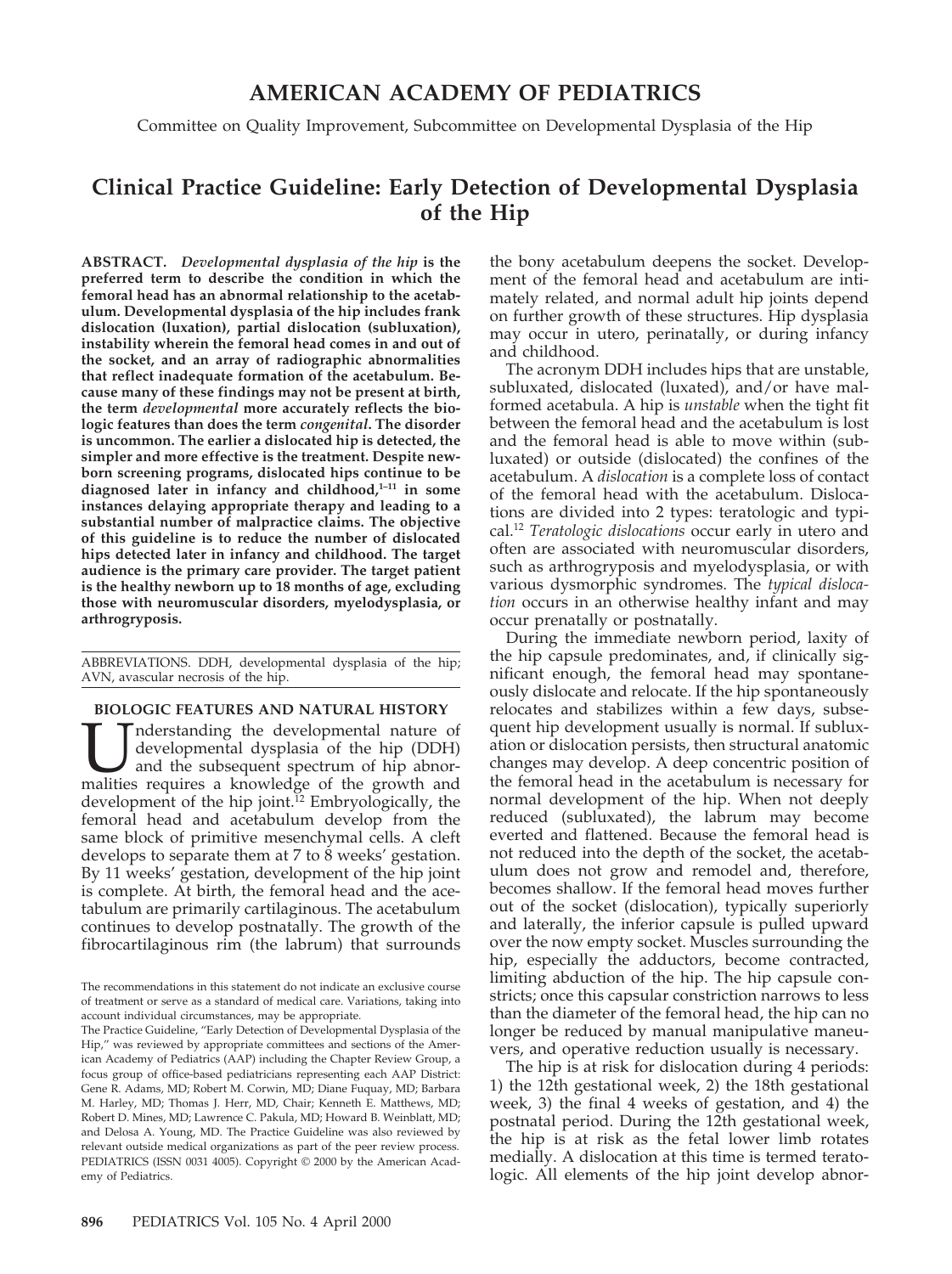mally. The hip muscles develop around the 18th gestational week. Neuromuscular problems at this time, such as myelodysplasia and arthrogryposis, also lead to teratologic dislocations. During the final 4 weeks of pregnancy, mechanical forces have a role. Conditions such as oligohydramnios or breech position predispose to DDH.<sup>13</sup> Breech position occurs in  $\sim$ 3% of births, and DDH occurs more frequently in breech presentations, reportedly in as many as 23%. The frank breech position of hip flexion and knee extension places a newborn or infant at the highest risk. Postnatally, infant positioning such as swaddling, combined with ligamentous laxity, also has a role.

The true incidence of dislocation of the hip can only be presumed. There is no "gold standard" for diagnosis during the newborn period. Physical examination, plane radiography, and ultrasonography all are fraught with false-positive and false-negative results. Arthrography (insertion of contrast medium into the hip joint) and magnetic resonance imaging, although accurate for determining the precise hip anatomy, are inappropriate methods for screening the newborn and infant.

The reported incidence of DDH is influenced by genetic and racial factors, diagnostic criteria, the experience and training of the examiner, and the age of the child at the time of the examination. Wynne-Davies<sup>14</sup> reported an increased risk to subsequent children in the presence of a diagnosed dislocation (6% risk with healthy parents and an affected child, 12% risk with an affected parent, and 36% risk with an affected parent and 1 affected child). DDH is not always detectable at birth, but some newborn screening surveys suggest an incidence as high as 1 in 100 newborns with evidence of instability, and 1 to 1.5 cases of dislocation per 1000 newborns. The incidence of DDH is higher in girls. Girls are especially susceptible to the maternal hormone relaxin, which may contribute to ligamentous laxity with the resultant instability of the hip. The left hip is involved 3 times as commonly as the right hip, perhaps related to the left occiput anterior positioning of most nonbreech newborns. In this position, the left hip resides posteriorly against the mother's spine, potentially limiting abduction.

# **PHYSICAL EXAMINATION**

DDH is an evolving process, and its physical findings on clinical examination change.12,15,16 The newborn must be relaxed and preferably examined on a firm surface. Considerable patience and skill are required. The physical examination changes as the child grows older. No signs are pathognomonic for a dislocated hip. The examiner must look for asymmetry. Indeed, bilateral dislocations are more difficult to diagnose than unilateral dislocations because symmetry is retained. Asymmetrical thigh or gluteal folds, better observed when the child is prone, apparent limb length discrepancy, and restricted motion, especially abduction, are significant, albeit not pathognomonic signs. With the infant supine and the pelvis stabilized, abduction to 75° and adduction to

30° should occur readily under normal circumstances.

The 2 maneuvers for assessing hip stability in the newborn are the Ortolani and Barlow tests. The Ortolani elicits the sensation of the dislocated hip reducing, and the Barlow detects the unstable hip dislocating from the acetabulum. The Ortolani is performed with the newborn supine and the examiner's index and middle fingers placed along the greater trochanter with the thumb placed along the inner thigh. The hip is flexed to  $90^{\circ}$  but not more, and the leg is held in neutral rotation. The hip is gently abducted while lifting the leg anteriorly. With this maneuver, a "clunk" is felt as the dislocated femoral head reduces into the acetabulum. This is a positive Ortolani sign. The Barlow provocative test is performed with the newborn positioned supine and the hips flexed to 90°. The leg is then gently adducted while posteriorly directed pressure is placed on the knee. A palpable clunk or sensation of movement is felt as the femoral head exits the acetabulum posteriorly. This is a positive Barlow sign. The Ortolani and Barlow maneuvers are performed 1 hip at a time. Little force is required for the performance of either of these tests. The goal is not to prove that the hip can be dislocated. Forceful and repeated examinations can break the seal between the labrum and the femoral head. These strongly positive signs of Ortolani and Barlow are distinguished from a large array of soft or equivocal physical findings present during the newborn period. High-pitched clicks are commonly elicited with flexion and extension and are inconsequential. A dislocatable hip has a rather distinctive clunk, whereas a subluxable hip is characterized by a feeling of looseness, a sliding movement, but without the true Ortolani and Barlow clunks. Separating true dislocations (clunks) from a feeling of instability and from benign adventitial sounds (clicks) takes practice and expertise. This guideline recognizes the broad range of physical findings present in newborns and infants and the confusion of terminology generated in the literature. By 8 to 12 weeks of age, the capsule laxity decreases, muscle tightness increases, and the Barlow and Ortolani maneuvers are no longer positive regardless of the status of the femoral head. In the 3-month-old infant, limitation of abduction is the most reliable sign associated with DDH. Other features that arouse suspicion include asymmetry of thigh folds, a positive Allis or Galeazzi sign (relative shortness of the femur with the hips and knees flexed), and discrepancy of leg lengths. These physical findings alert the examiner that abnormal relationships of the femoral head to the acetabulum (dislocation and subluxation) *may* be present.

Maldevelopments of the acetabulum alone (acetabular dysplasia) can be determined only by imaging techniques. Abnormal physical findings may be absent in an infant with acetabular dysplasia but no subluxation or dislocation. Indeed, because of the confusion, inconsistencies, and misuse of language in the literature (eg, an Ortolani sign called a click by some and a clunk by others), this guideline uses the following definitions.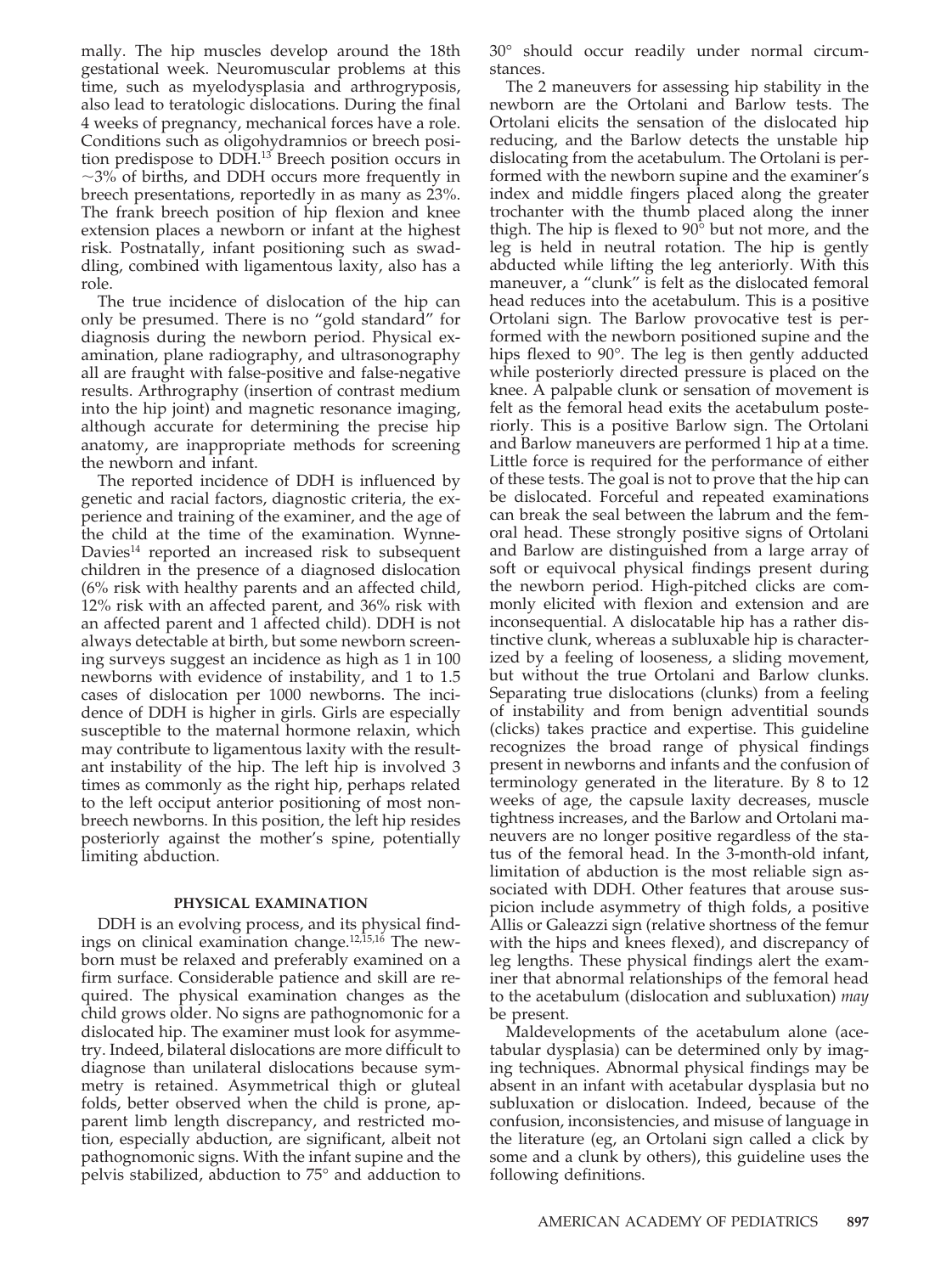- A *positive examination* result for DDH is the Barlow or Ortolani sign. This is the clunk of dislocation or reduction.
- An *equivocal examination* or *warning signs* include an array of physical findings that may be found in children with DDH, in children with another orthopaedic disorder, or in children who are completely healthy. These physical findings include asymmetric thigh or buttock creases, an apparent or true short leg, and limited abduction. These signs, used singly or in combination, serve to raise the pediatrician's index of suspicion and act as a threshold for referral. Newborn soft tissue hip clicks are not predictive of DDH17 but may be confused with the Ortolani and Barlow clunks by some screening physicians and thereby be a reason for referral.

### **IMAGING**

Radiographs of the pelvis and hips have historically been used to assess an infant with suspected DDH. During the first few months of life when the femoral heads are composed entirely of cartilage, radiographs have limited value. Displacement and instability may be undetectable, and evaluation of acetabular development is influenced by the infant's position at the time the radiograph is performed. By 4 to 6 months of age, radiographs become more reliable, particularly when the ossification center develops in the femoral head. Radiographs are readily available and relatively low in cost.

Real-time ultrasonography has been established as an accurate method for imaging the hip during the first few months of life.15,18–25 With ultrasonography, the cartilage can be visualized and the hip can be viewed while assessing the stability of the hip and the morphologic features of the acetabulum. In some clinical settings, ultrasonography can provide information comparable to arthrography (direct injection of contrast into the hip joint), without the need for sedation, invasion, contrast medium, or ionizing radiation. Although the availability of equipment for ultrasonography is widespread, accurate results in hip sonography require training and experience. Although expertise in pediatric hip ultrasonography is increasing, this examination may not always be available or obtained conveniently. Ultrasonographic techniques include *static evaluation* of the morphologic features of the hip, as popularized in Europe by Graf,<sup>26</sup> and a *dynamic evaluation*, as developed by Harcke20 that assesses the hip for stability of the femoral head in the socket, as well as static anatomy. Dynamic ultrasonography yields more useful information. With both techniques, there is considerable interobserver variability, especially during the first 3 weeks of life.<sup>7,27</sup>

Experience with ultrasonography has documented its ability to detect abnormal position, instability, and dysplasia not evident on clinical examination. Ultrasonography during the first 4 weeks of life often reveals the presence of minor degrees of instability and acetabular immaturity. Studies<sup>7,28,29</sup> indicate that nearly all these mild early findings, which will not be apparent on physical examination, resolve spontane-

ously without treatment. Newborn screening with ultrasonography has required a high frequency of reexamination and results in a large number of hips being unnecessarily treated. One study<sup>23</sup> demonstrates that a screening process with higher falsepositive results also yields increased prevention of late cases. Ultrasonographic screening of all infants at 4 to 6 weeks of age would be expensive, requiring considerable resources. This practice is yet to be validated by clinical trial. *Consequently, the use of ultrasonography is recommended as an adjunct to the clinical evaluation*. It is the technique of choice for clarifying a physical finding, assessing a high-risk infant, and monitoring DDH as it is observed or treated. Used in this selective capacity, it can guide treatment and may prevent overtreatment.

### **PRETERM INFANTS**

DDH may be unrecognized in prematurely born infants. When the infant has cardiorespiratory problems, the diagnosis and management are focused on providing appropriate ventilatory and cardiovascular support, and careful examination of the hips may be deferred until a later date. The most complete examination the infant receives may occur at the time of discharge from the hospital, and this single examination may not detect subluxation or dislocation. Despite the medical urgencies surrounding the preterm infant, it is critical to examine the entire child.

### **METHODS FOR GUIDELINE DEVELOPMENT**

Our goal was to develop a practice parameter by using a process that would be based whenever possible on available evidence. The methods used a combination of expert panel, decision modeling, and evidence synthesis<sup>30</sup> (see the Technical Report available on *Pediatrics electronic pages* at www.pediatrics.org). The predominant methods recommended for such evidence synthesis are generally of 2 types: a *data-driven* method and a *model-driven*31,32 method. In data-driven methods, the analyst finds the best data available and induces a conclusion from these data. A model-driven method, in contrast, begins with an effort to define the context for evidence and then searches for the data as defined by that context. Data-driven methods are useful when the quality of evidence is high. A careful review of the medical literature revealed that the published evidence about DDH did not meet the criteria for high quality. There was a paucity of randomized clinical trials.8 We decided, therefore, to use the modeldriven method.

A decision model was constructed based on the perspective of practicing clinicians and determining the best strategy for screening and diagnosis. The target child was a full-term newborn with no obvious orthopaedic abnormalities. We focused on the various options available to the pediatrician\* for the detection of DDH, including screening by physical examination, screening by ultrasonography, and episodic screening during health supervision. Because

<sup>\*</sup>In this guideline, the term *pediatrician* includes the range of pediatric primary care providers, eg, family practitioners and pediatric nurse practitioners.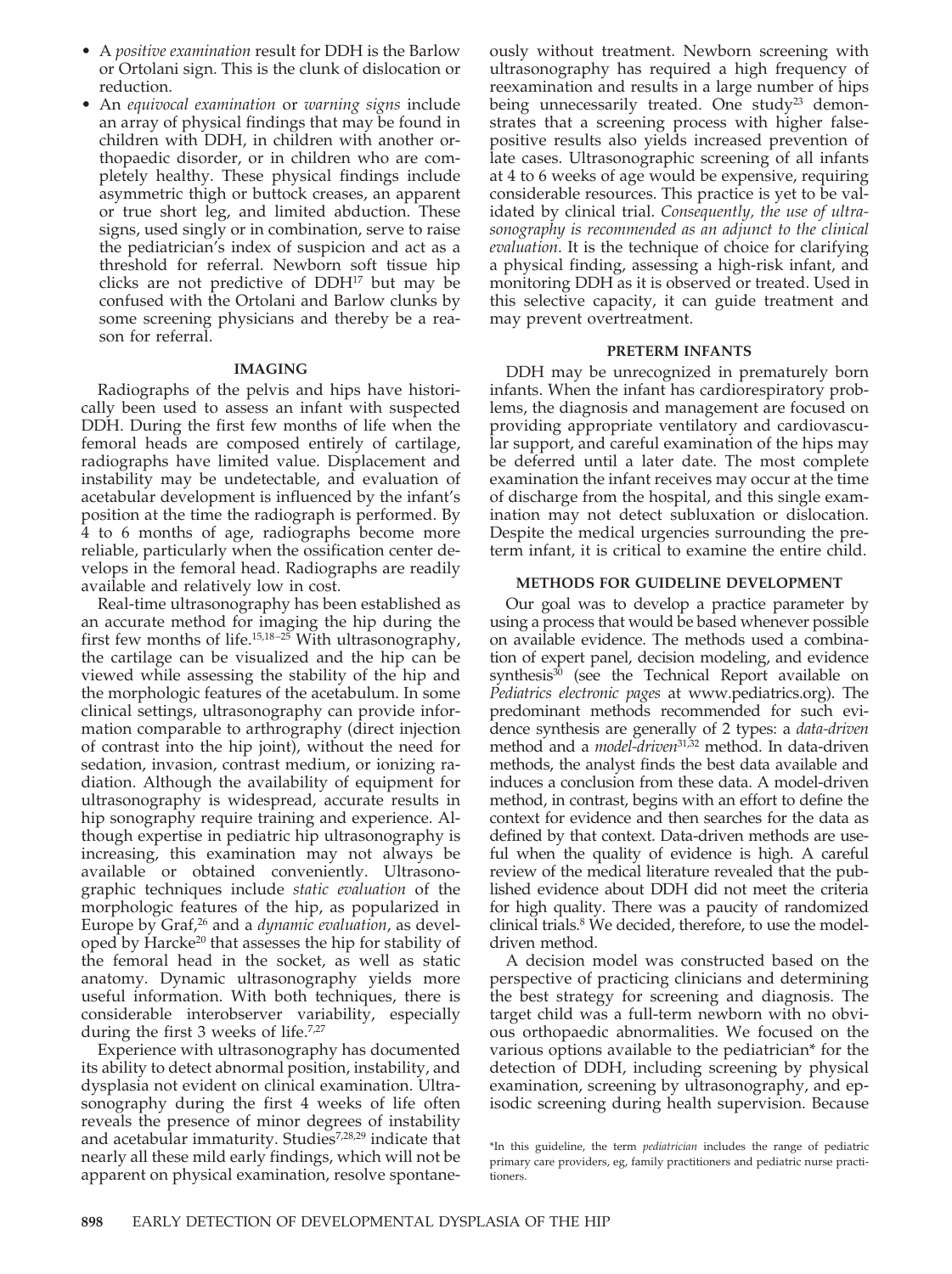the detection of a dislocated hip usually results in referral by the pediatrician, and because management of DDH is not in the purview of the pediatrician's care, treatment options are not included. We also included in our model a wide range of options for detecting DDH during the first year of life if the results of the newborn screen are negative.

The outcomes on which we focused were a dislocated hip at 1 year of age as the major morbidity of the disease and avascular necrosis of the hip (AVN) as the primary complication of DDH treatment. AVN is a loss of blood supply to the femoral head resulting in abnormal hip development, distortion of shape, and, in some instances, substantial morbidity. Ideally, a gold standard would be available to define DDH at any point in time. However, as noted, no gold standard exists except, perhaps, arthrography of the hip, which is an inappropriate standard for use in a detection model. Therefore, we defined outcomes in terms of the *process of care*. We reviewed the literature extensively. The purpose of the literature review was to provide the probabilities required by the decision model since there were no randomized clinical trials. The article or chapter title and the abstracts were reviewed by 2 members of the methodology team and members of the subcommittee. Articles not rejected were reviewed, and data were abstracted that would provide evidence for the probabilities required by the decision model. As part of the literature abstraction process, the evidence quality in each article was assessed. A computer-based literature search, hand review of recent publications, or examination of the reference section for other articles ("ancestor articles") identified 623 articles; 241 underwent detailed review, 118 of which provided some data. Of the 100 ancestor articles, only 17 yielded useful articles, suggesting that our accession process was complete. By traditional epidemiologic standards, $33$  the quality of the evidence in this set of articles was uniformly low. There were few controlled trials and few studies of the follow-up of infants for whom the results of newborn examinations were negative. When the evidence was poor or lacking entirely, extensive discussions among members of the committee and the expert opinion of outside consultants were used to arrive at a consensus. No votes were taken. Disagreements were discussed, and consensus was achieved.

The available evidence was distilled in 3 ways.

First, estimates were made of DDH at birth in infants without risk factors. These estimates constituted the baseline risk. Second, estimates were made of the rates of DDH in the children with risk factors. These numbers guide clinical actions: rates that are too high might indicate referral or different follow-up despite negative physical findings. Third, each screening strategy (pediatrician-based, orthopaedist-based, and ultrasonography-based) was scored for the estimated number of children given a diagnosis of DDH at birth, at mid-term  $(4-12$  months of age), and at late-term  $(12 \text{ months})$ of age and older) and for the estimated number of cases of AVN incurred, assuming that all children given a diagnosis of DDH would be treated. These numbers suggest the best strategy, balancing DDH detection with incurring adverse effects.

The baseline estimate of DDH based on orthopaedic screening was 11.5/1000 infants. Estimates from pediatric screening were 8.6/1000 and from ultrasonography were 25/1000. The 11.5/1000 rate translates into a rate for not-at-risk boys of 4.1/1000 boys and a rate for not-at-risk girls of 19/1000 girls. These numbers derive from the facts that the relative risk the rate in girls divided by the rate in boys across several studies—is 4.6 and because infants are split evenly between boys and girls, so  $.5 \times 4.1/1000 +$  $.5 \times 19/1000 = 11.5/1000$ .<sup>34,35</sup> We used these baseline rates for calculating the rates in other risk groups. Because the relative risk of DDH for children with a positive family history (first-degree relatives) is 1.7, the rate for boys with a positive family history is 1.7  $\times$  4.1 = 6.4/1000 boys, and for girls with a positive family history,  $1.7 \times 19 = 32/1000$  girls. Finally, the relative risk of DDH for breech presentation (of all kinds) is 6.3, so the risk for breech boys is  $7.0 \times 4.1 =$ 29/1000 boys and for breech girls,  $7.0 \times 19 = 133/$ 1000 girls. These numbers are summarized in Table 1.

These numbers suggest that boys without risk or those with a family history have the lowest risk; girls without risk and boys born in a breech presentation have an intermediate risk; and girls with a positive family history, and especially girls born in a breech presentation, have the highest risks. Guidelines, considering the risk factors, should follow these risk profiles. Reports of newborn screening for DDH have included various screening techniques. In some, the screening clinician was an orthopaedist, in

**TABLE 1.** Relative and Absolute Risks for Finding a Positive Examination Result at Newborn Screening by Using the Ortolani and Barlow Signs

| Newborn<br>Characteristics | Relative Risk of a Positive<br><b>Examination Result</b> | Absolute Risk of a Positive<br>Examination Result per 1000 Newborns<br>With Risk Factors |
|----------------------------|----------------------------------------------------------|------------------------------------------------------------------------------------------|
| All newborns               | $\cdot$                                                  | 11.5                                                                                     |
| <b>Boys</b>                | 1.0                                                      | 4.1                                                                                      |
| Girls                      | 4.6                                                      | 19                                                                                       |
| Positive family history    | 1.7                                                      |                                                                                          |
| <b>Boys</b>                | $\cdot$ $\cdot$ $\cdot$                                  | 6.4                                                                                      |
| Girls                      | $\cdot$                                                  | 32                                                                                       |
| Breech presentation        | 7.0                                                      |                                                                                          |
| <b>Boys</b>                | $\cdot$                                                  | 29                                                                                       |
| Girls                      | $\cdot$ $\cdot$ $\cdot$                                  | 133                                                                                      |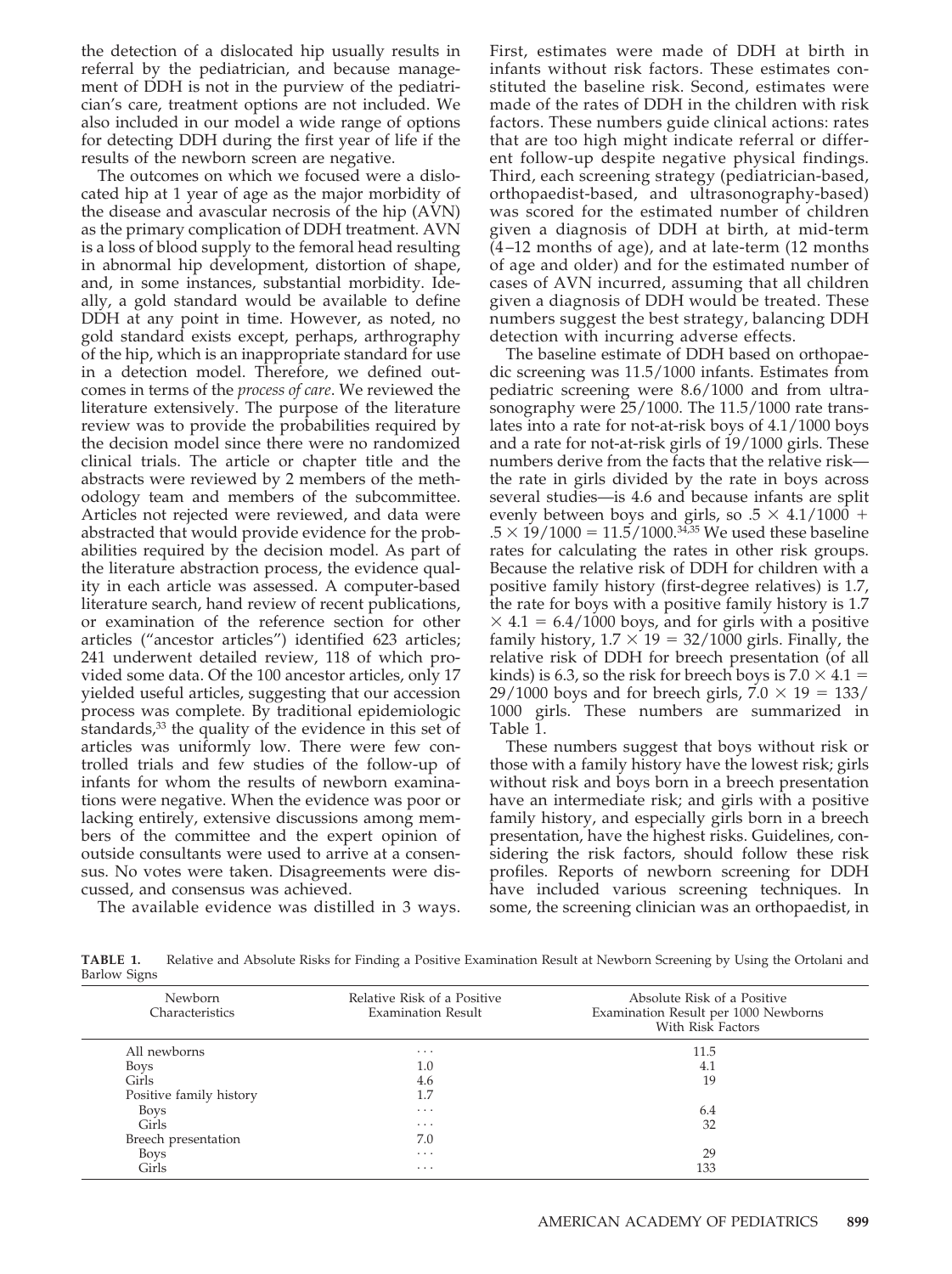| TABLE 2. |  | Newborn Strategy* |  |
|----------|--|-------------------|--|
|----------|--|-------------------|--|

| Outcome                                            | Orthopaedist PE | Pediatrician PE | Ultrasonography |
|----------------------------------------------------|-----------------|-----------------|-----------------|
| DDH in newborn<br>DDH at $\sim$ 6 mo of age        |                 | 8.b<br>.45      | .28             |
| DDH at 12 mo of age or more<br>AVN at 12 mo of age | .16<br>.06      |                 |                 |

\* PE indicates physical examination. Outcome per 1000 infants initially screened.

others, a pediatrician, and in still others, a physiotherapist. In addition, screening has been performed by ultrasonography. In assessing the expected effect of each strategy, we estimated the newborn DDH rates, the mid-term DDH rates, and the late-term DDH rates for each of the 3 strategies, as shown in Table 2. We also estimated the rate of AVN for DDH treated before 2 months of age (2.5/1000 treated) and after 2 months of age (109/1000 treated). We could not distinguish the AVN rates for children treated between 2 and 12 months of age from those treated later. Table 2 gives these data. The total cases of AVN per strategy are calculated, assuming that all infants with positive examination results are treated.

Table 2 shows that a strategy using pediatricians to screen newborns would give the lowest newborn rate but the highest mid- and late-term DDH rates. To assess how much better an ultrasonography-only screening strategy would be, we could calculate a cost-effectiveness ratio. In this case, the "cost" of ultrasonographic screening is the number of "extra" newborn cases that probably include children who do not need to be treated. (The cost from AVN is the same in the 2 strategies.) By using these cases as the cost and the number of later cases averted as the effect, a ratio is obtained of 71 children treated neonatally because of a positive ultrasonographic screen for each later case averted. Because this number is high, and because the presumption of better lateterm efficacy is based on a single study, we do not recommend ultrasonographic screening at this time.

# **RECOMMENDATIONS AND NOTES TO ALGORITHM (Fig 1)**

1. **All newborns are to be screened by physical examination**. The evidence† for this recommendation is good. The expert consensus‡ is strong. Although initial screening by orthopaedists§ would be optimal (Table 2), it is doubtful that if widely practiced, such a strategy would give the same good results as those published from pediatric orthopaedic research centers. **It is recommended that screening be done by a properly trained health care provider** (eg, physician, pediatric nurse practitioner, physician assistant, or physical therapist). (Evidence for this recommendation is strong.) A number of studies performed by properly trained nonphysicians report results

indistinguishable from those performed by physicians.36 The examination after discharge from the neonatal intensive care unit should be performed as a newborn examination with appropriate screening. **Ultrasonography of all newborns is not recommended.** (Evidence is fair; consensus is strong.) Although there is indirect evidence to support the use of ultrasonographic screening of all newborns, it is not advocated because it is operator-dependent, availability is questionable, it increases the rate of treatment, and interobserver variability is high. There are probably some increased costs. We considered a strategy of "no newborn screening." This arm is politically indefensible because screening newborns is inherent in pediatrician's care. The technical report details this limb through decision analysis. Regardless of the screening method used for the newborn, DDH is detected in 1 in 5000 infants at 18 months of age.3 The evidence and consensus for newborn screening remain strong.

### **Newborn Physical Examination and Treatment**

2. **If a positive Ortolani or Barlow sign is found in the newborn examination, the infant should be referred to an orthopaedist**. Orthopaedic referral is recommended when the Ortolani sign is unequivocally positive (a clunk). Orthopaedic referral is not recommended for any softly positive finding in the examination (eg, hip click without dislocation). The precise time frame for the newborn to be evaluated by the orthopaedist cannot be determined from the literature. However, the literature suggests that the majority of "abnormal" physical findings of hip examinations at birth (clicks and clunks) will resolve by 2 weeks; therefore, consultation and possible initiation of treatment are recommended by that time. The data recommending that all those with a positive Ortolani sign be referred to an orthopaedist are limited, but expert panel consensus, nevertheless, was strong, because pediatricians do not have the training to take full responsibility and because true Ortolani clunks are rare and their management is more appropriately performed by the orthopaedist.

**If the results of the physical examination at birth are "equivocally" positive (ie, soft click, mild asymmetry, but neither an Ortolani nor a Barlow sign is present), then a follow-up hip examination by the pediatrician in 2 weeks is recommended**. (Evidence is good; consensus is strong.) The available data suggest that most clicks resolve by 2 weeks and that these "benign hip clicks" in the newborn period do

<sup>†</sup>In this guideline, evidence is listed as good, fair, or poor based on the methodologist's evaluation of the literature quality. (See the Technical Report.)

<sup>‡</sup>Opinion or consensus is listed as *strong* if opinion of the expert panel was unanimous or *mixed* if there were dissenting points of view.

<sup>§</sup>In this guideline, the term *orthopaedist* refers to an orthopaedic surgeon with expertise in pediatric orthopaedic conditions.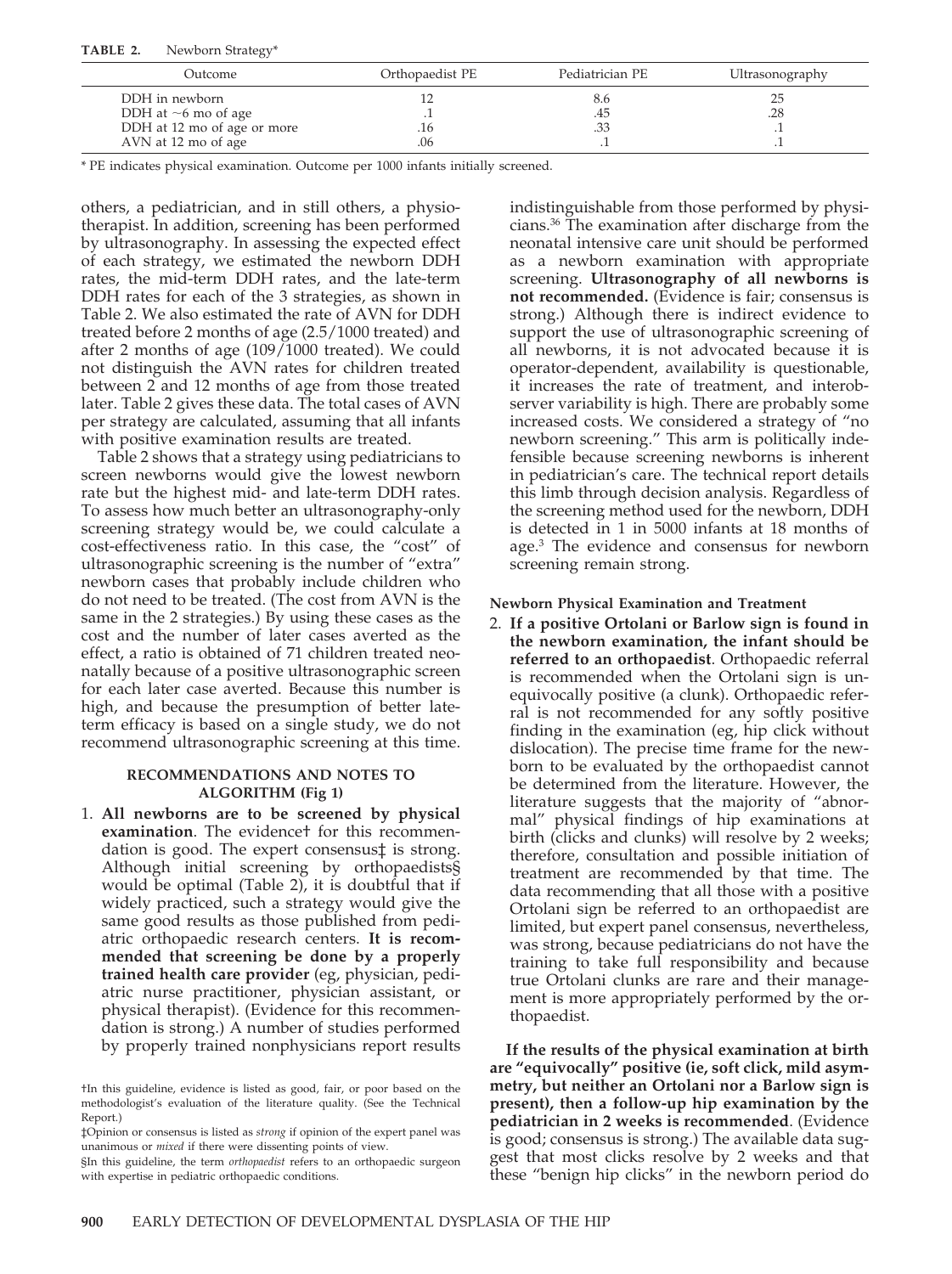

**Fig 1.** Screening for developmental hip dysplasia—clinical algorithm.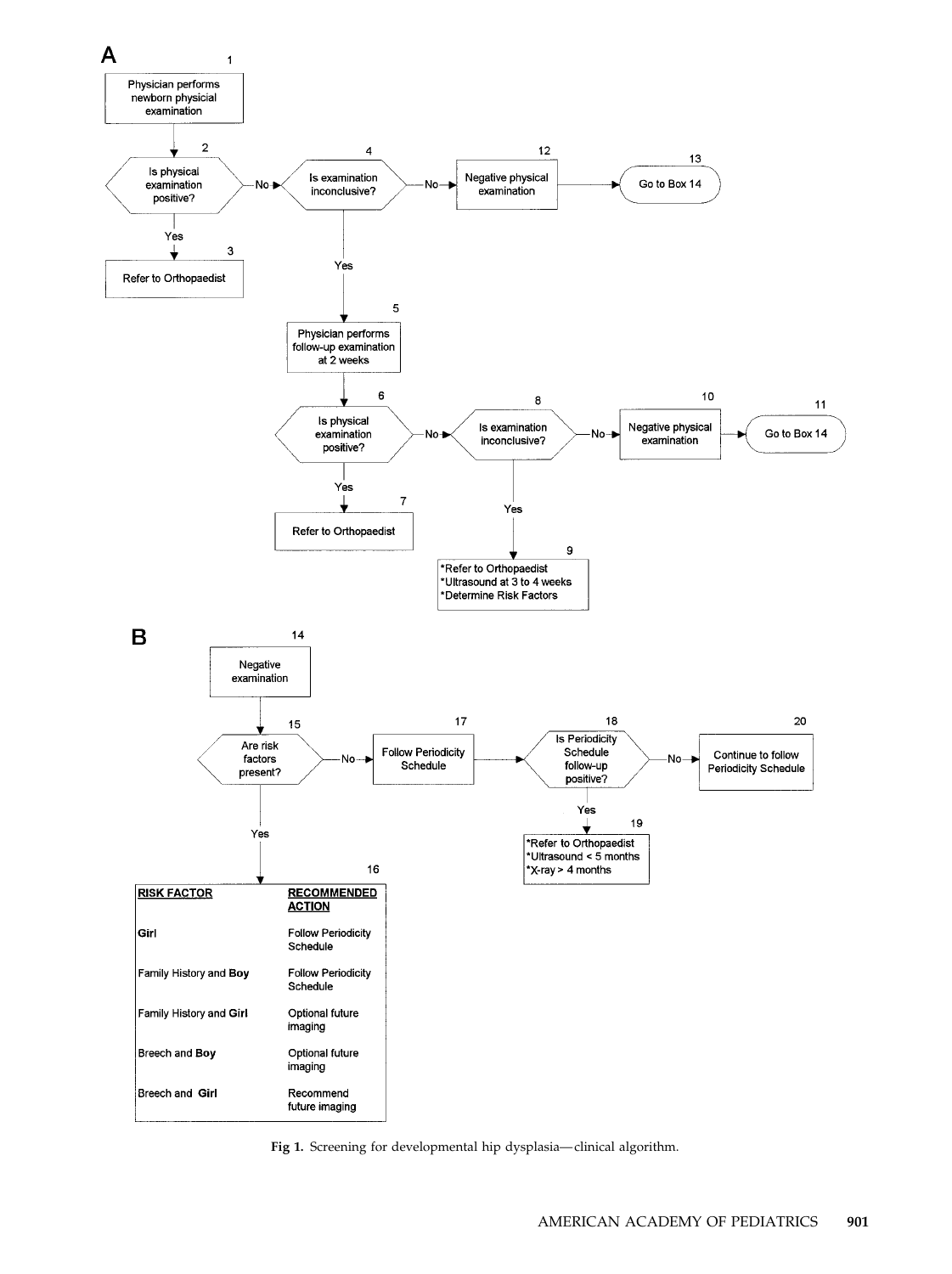not lead to later hip dysplasia.9,17,28,37 Thus, for an infant with softly positive signs, the pediatrician should reexamine the hips at 2 weeks before making referrals for orthopaedic care or ultrasonography. We recognize the concern of pediatricians about adherence to follow-up care regimens, but this concern regards all aspects of health maintenance and is not a reason to request ultrasonography or other diagnostic study of the newborn hips.

3. **If the results of the newborn physical examination are positive (ie, presence of an Ortolani or a Barlow sign), ordering an ultrasonographic examination of the newborn is not recommended**. (Evidence is poor; opinion is strong.) Treatment decisions are not influenced by the results of ultrasonography but are based on the results of the physical examination. The treating physician may use a variety of imaging studies during clinical management. **If the results of the newborn physical examination are positive, obtaining a radiograph of the newborn's pelvis and hips is not recommended** (evidence is poor; opinion is strong), because they are of limited value and do not influence treatment decisions.

**The use of triple diapers when abnormal physical signs are detected during the newborn period is not recommended**. (Evidence is poor; opinion is strong.) Triple diaper use is common practice despite the lack of data on the effectiveness of triple diaper use; and, in instances of frank dislocation, the use of triple diapers may delay the initiation of more appropriate treatment (such as with the Pavlik harness). Often, the primary care pediatrician may not have performed the newborn examination in the hospital. The importance of communication cannot be overemphasized, and triple diapers may aid in follow-up as a reminder that a possible abnormal physical examination finding was present in the newborn.

# **2-Week Examination**

- 4. **If the results of the physical examination are positive (eg, positive Ortolani or Barlow sign) at 2 weeks, refer to an orthopaedist**. (Evidence is strong; consensus is strong.) Referral is urgent but is not an emergency. Consensus is strong that, as in the newborn, the presence of an Ortolani or Barlow sign at 2 weeks warrants referral to an orthopaedist. An Ortolani sign at 2 weeks may be a new finding or a finding that was not apparent at the time of the newborn examination.
- 5. **If at the 2-week examination the Ortolani and Barlow signs are absent but physical findings raise suspicions, consider referral to an orthopaedist or request ultrasonography at age 3 to 4 weeks**. Consensus is mixed about the follow-up for softly positive or equivocal findings at 2 weeks of age (eg, adventitial click, thigh asymmetry, and apparent leg length difference). Because it is necessary to confirm the status of the hip joint, the pediatrician can consider referral to an orthopaedist or for ultrasonography if the constellation of physical findings raises a high level of suspicion.

However, if the physical findings are minimal, continuing follow-up by the periodicity schedule with focused hip examinations is also an option, provided risk factors are considered. (See "Recommendations" 7 and 8.)

- 6. **If the results of the physical examination are negative at 2 weeks, follow-up is recommended at the scheduled well-baby periodic examinations**. (Evidence is good; consensus is strong.)
- 7. **Risk factors**. **If the results of the newborn examination are negative (or equivocally positive), risk factors may be considered**. 13,21,38–41 Risk factors are a study of thresholds to act.<sup>42</sup> Table 1 gives the risk of finding a positive Ortolani or Barlow sign at the time of the initial newborn screening. If this examination is negative, the absolute risk of there being a true dislocated hip is greatly reduced. Nevertheless, the data in Table 1 may influence the pediatrician to perform confirmatory evaluations. Action will vary based on the individual clinician. The following recommendations are made (evidence is strong; opinion is strong):
	- **Girl** (newborn risk of 19/1000). When the results of the newborn examination are negative or equivocally positive, hips should be reevaluated at 2 weeks of age. If negative, continue according to the periodicity schedule; if positive, refer to an orthopaedist or for ultrasonography at 3 weeks of age.
	- **Infants with a positive family history of DDH** (newborn risk for boys of 9.4/1000 and for girls, 44/1000). When the results of the newborn examination in boys are negative or equivocally positive, hips should be reevaluated at 2 weeks of age. If negative, continue according to the periodicity schedule; if positive, refer to an orthopaedist or for ultrasonography at 3 weeks of age. In girls, the absolute risk of 44/1000 may exceed the pediatrician's threshold to act, and imaging with an ultrasonographic examination at 6 weeks of age or a radiograph of the pelvis at 4 months of age is recommended.
	- **Breech presentation** (newborn risk for boys of 26/1000 and for girls, 120/1000). **For negative or equivocally positive newborn examinations, the infant should be reevaluated at regular intervals (according to the periodicity schedule) if the examination results remain negative**. Because an absolute risk of 120/1000 (12%) probably exceeds most pediatricians' threshold to act, imaging with an ultrasonographic examination at 6 weeks of age or with a radiograph of the pelvis and hips at 4 months of age is recommended. In addition, because some reports show a high incidence of hip abnormalities detected at an older age in children born breech, this imaging strategy remains an option for all children born breech, not just girls. These hip abnormalities are, for the most part, inadequate development of the acetabulum. Acetabular dysplasia is best found by a radiographic examination at 6 months of age or older. A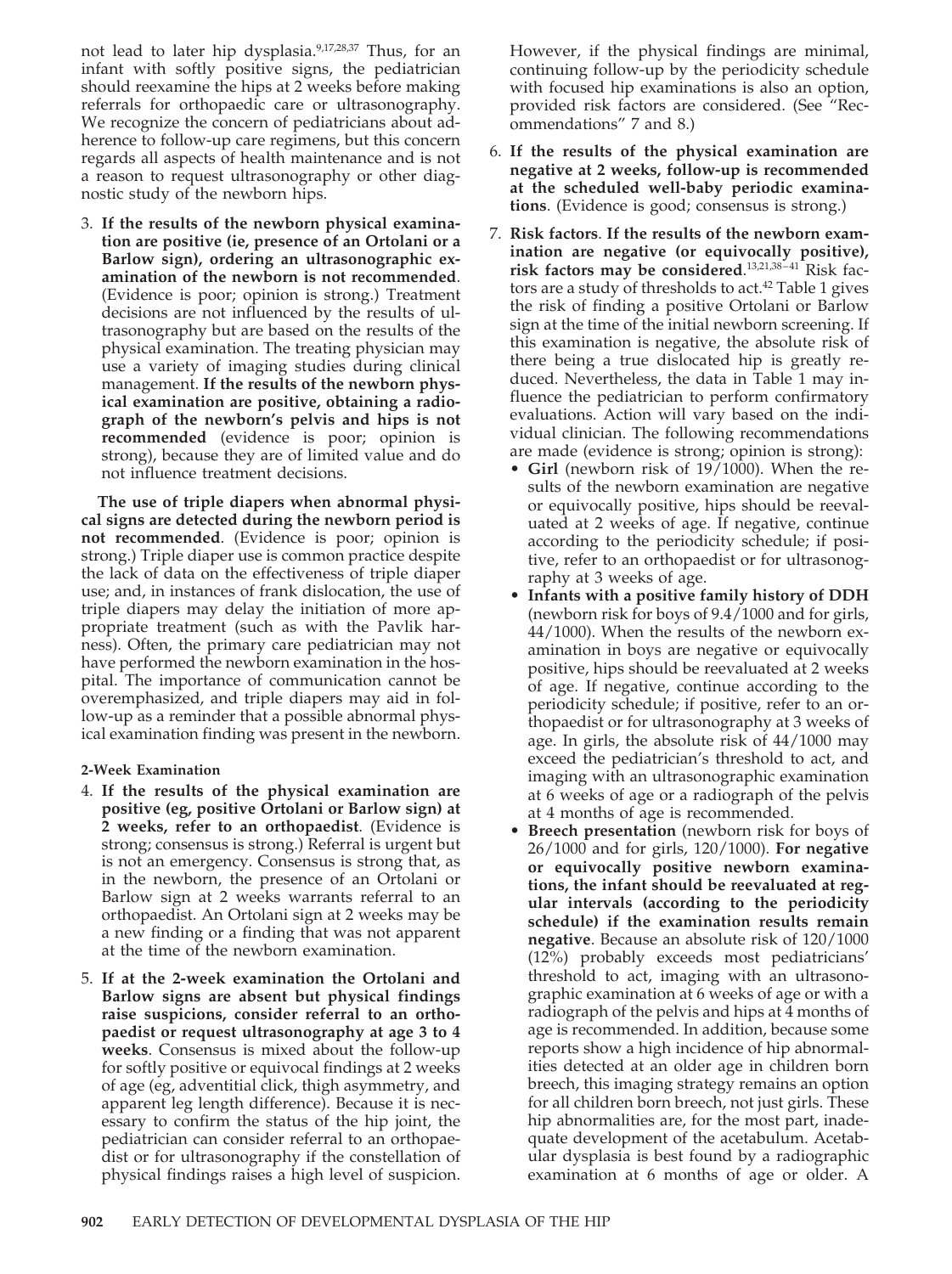suggestion of poorly formed acetabula may be observed at 6 weeks of age by ultrasonography, but the best study remains a radiograph performed closer to 6 months of age. Ultrasonographic newborn screening of all breech infants will not eliminate the possibility of later acetabular dysplasia.

8. **Periodicity**. **The hips must be examined at every well-baby visit according to the recommended periodicity schedule for well-baby examinations (2–4 days for newborns discharged in less than 48 hours after delivery, by 1 month, 2 months, 4 months, 6 months, 9 months, and 12 months of age)**. If at any time during the follow-up period DDH is suspected because of an abnormal physical examination or by a parental complaint of difficulty diapering or abnormal appearing legs, the pediatrician must confirm that the hips are stable, in the sockets, and developing normally. Confirmation can be made by a focused physical examination when the infant is calm and relaxed, by consultation with another primary care pediatrician, by consultation with an orthopaedist, by ultrasonography if the infant is younger than 5 months of age, or by radiography if the infant is older than 4 months of age. (Between 4 and 6 months of age, ultrasonography and radiography seem to be equally effective diagnostic imaging studies.)

# **DISCUSSION**

DDH is an important term because it accurately reflects the biologic features of the disorder and the susceptibility of the hip to become dislocated at various times. Dislocated hips always will be diagnosed later in infancy and childhood because not every dislocated hip is detectable at birth, and hips continue to dislocate throughout the first year of life. Thus, this guideline requires that the pediatrician follow *a process of care for the detection of DDH*. The process recommended for early detection of DDH includes the following:

- Screen all newborns' hips by physical examination.
- Examine all infants' hips according to a periodicity schedule and follow-up until the child is an established walker.
- Record and document physical findings.
- Be aware of the changing physical examination for DDH.
- If physical findings raise suspicion of DDH, or if parental concerns suggest hip disease, confirmation is required by expert physical examination, referral to an orthopaedist, or by an age-appropriate imaging study.

When this process of care is followed, the number of dislocated hips diagnosed at 1 year of age should be minimized. However, the problem of late detection of dislocated hips will not be eliminated. The results of screening programs have indicated that 1 in 5000 children have a dislocated hip detected at 18 months of age or older.<sup>3</sup>

# **TECHNICAL REPORT**

The Technical Report is available from the American Academy of Pediatrics from several sources. The Technical Report is published in full-text on *Pediatrics electronic pages.* It is also available in a compendium of practice guidelines that contains guidelines and evidence reports together. The objective was to create a recommendation to pediatricians and other primary care providers about their role as screeners for detecting DDH. The patients are a theoretical cohort of newborns. A model-based method using decision analysis was the foundation. Components of the approach include:

- Perspective: primary care provider
- Outcomes: DDH and AVN
- Preferences: expected rates of outcomes
- Model: influence diagram assessed from the subcommittee and from the methodology team with critical feedback from the subcommittee
- Evidence sources: Medline and EMBase (detailed in "Methods" section)
- Evidence quality: assessed on a custom, subjective scale, based primarily on the fit of the evidence in the decision model

The results are detailed in the "Methods" section. Based on the raw evidence and Bayesian hierarchical meta-analysis,<sup>34,35</sup> estimates for the incidence of DDH based on the type of screener (orthopaedist vs pediatrician); the odds ratio for DDH given risk factors of sex, family history, and breech presentation; and estimates for late detection and AVN were determined and are detailed in the "Methods" section and in Tables 1 and 2.

The decision model (reduced based on available evidence) suggests that orthopaedic screening is optimal, but because orthopaedists in the published studies and in practice would differ in pediatric expertise, the supply of pediatric orthopaedists is relatively limited, and the difference between orthopaedists and pediatricians is statistically insignificant, we conclude that pediatric screening is to be recommended. The place for ultrasonography in the screening process remains to be defined because of the limited data available regarding late diagnosis in ultrasonography screening to permit definitive recommendations.

These data could be used by others to refine the conclusion based on costs, parental preferences, or physician style. Areas for research are well defined by our model-based method. All references are in the Technical Report.

# **RESEARCH QUESTIONS**

The quality of the literature suggests many areas for research, because there is a paucity of randomized clinical trials and case-controlled studies. The following is a list of possibilities:

1. Minimum diagnostic abilities of a screener. Although there are data for pediatricians in general, few, if any, studies evaluated the abilities of an individual examiner. What should the minimum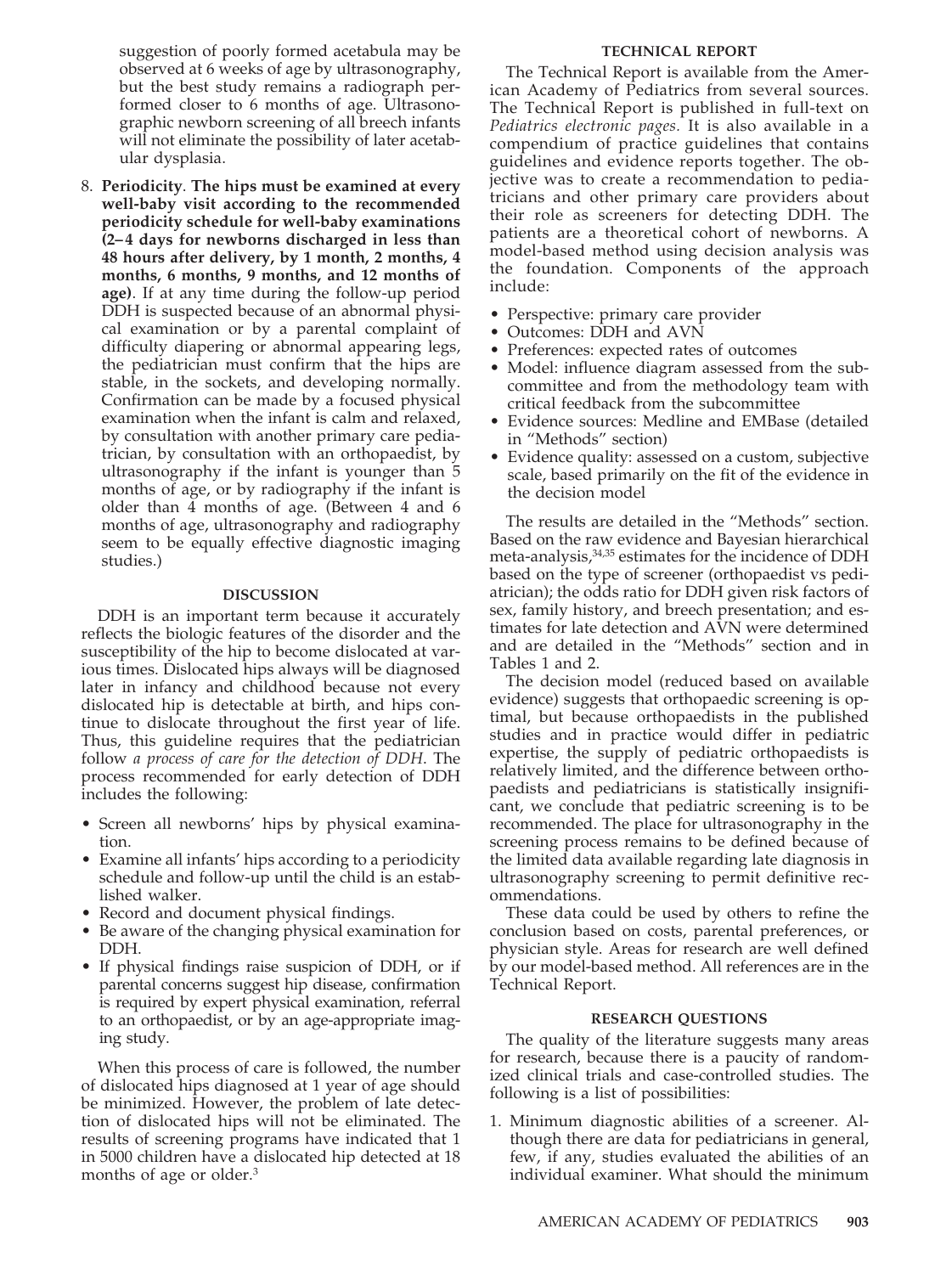sensitivity and specificity be, and how should they be assessed?

- 2. Intercurrent screening. There were few studies on systemic processes for screening after the newborn period.2,43,44 Although several studies assessed postneonatal DDH, the data did not specify how many examinations were performed on each child before the abnormal result was found.
- 3. Trade-offs. Screening always results in falsepositive results, and these patients suffer the adverse effects of therapy. How many unnecessary AVNs are we—families, physicians, and society willing to tolerate from a screening program for every appropriately treated infant in whom late DDH was averted? This assessment depends on people's values and preferences and is not strictly an epidemiologic issue.
- 4. Postneonatal DDH after ultrasonographic screening. Although we concluded that ultrasonographic screening did not result in fewer diagnoses of postneonatal DDH, that conclusion was based on only 1 study.<sup>36</sup> Further study is needed.
- 5. Cost-effectiveness. If ultrasonographic screening reduces the number of postneonatal DDH diagnoses, then there will be a cost trade-off between the resources spent up front to screen everyone with an expensive technology, as in the case of ultrasonography, and the resources spent later to treat an expensive adverse event, as in the case of physical examination-based screening. The level at which the cost per case of postneonatal DDH averted is no longer acceptable is a matter of social preference, not of epidemiology.

#### **ACKNOWLEDGMENTS**

We acknowledge and appreciate the help of our methodology team, Richard Hinton, MD, Paola Morello, MD, and Jeanne Santoli, MD, who diligently participated in the literature review and abstracting the articles into evidence tables, and the subcommittee on evidence analysis.

We would also like to thank Robert Sebring, PhD, for assisting in the management of this process; Bonnie Cosner for managing the workflow; and Chris Kwiat, MLS, from the American Academy of Pediatrics Bakwin Library, who performed the literature searches.

Committee on Quality Improvement, 1999–2000 Charles J. Homer, MD, MPH, Chairperson Richard D. Baltz, MD Gerald B. Hickson, MD Paul V. Miles, MD Thomas B. Newman, MD, MPH Joan E. Shook, MD William M. Zurhellen, MD

Betty A. Lowe, MD, Liaison, National Association of Children's Hospitals and Related Institutions (NACHRI)

Ellen Schwalenstocker, MBA, Liaison, NACHRI

- Michael J. Goldberg, MD, Liaison, Council on Sections Richard Shiffman, MD, Liaison, Section on Computers and Other Technology
- Jan Ellen Berger, MD, Liaison, Committee on Medical Liability
- F. Lane France, MD, Committee on Practice and Ambulatory Medicine

Subcommittee on Developmental Dysplasia of the Hip, 1999–2000

- Michael J. Goldberg, MD, Chairperson Section on Orthopaedics
- Theodore H. Harcke, MD Section on Radiology
- Anthony Hirsch, MD
- Practitioner
- Harold Lehmann, MD, PhD
- Section on Epidemiology Dennis R. Roy, MD
- Section on Orthopaedics
- Philip Sunshine, MD Section on Perinatology

Consultant

Carol Dezateux, MB, MPH

### **REFERENCES**

- 1. Bjerkreim I, Hagen O, Ikonomou N, Kase T, Kristiansen T, Arseth P. Late diagnosis of developmental dislocation of the hip in Norway during the years 1980–1989. *J Pediatr Orthop B*. 1993;2:112–114
- 2. Clarke N, Clegg J, Al-Chalabi A. Ultrasound screening of hips at risk for CDH: failure to reduce the incidence of late cases. *J Bone Joint Surg Br*. 1989;71:9–12
- 3. Dezateux C, Godward C. Evaluating the national screening programme for congenital dislocation of the hip. *J Med Screen*. 1995;2:200–206
- 4. Hadlow V. Neonatal screening for congenital dislocation of the hip: a prospective 21-year survey. *J Bone Joint Surg Br*. 1988;70:740–743
- 5. Krikler S, Dwyer N. Comparison of results of two approaches to hip screening in infants. *J Bone Joint Surg Br*. 1992;74:701–703
- 6. Macnicol M. Results of a 25-year screening programme for neonatal hip instability. *J Bone Joint Surg Br*. 1990;72:1057–1060
- 7. Marks DS, Clegg J, Al-Chalabi AN. Routine ultrasound screening for neonatal hip instability: can it abolish late-presenting congenital dislocation of the hip? *J Bone Joint Surg Br*. 1994;76:534–538
- 8. Rosendahl K, Markestad T, Lie R. Congenital dislocation of the hip: a prospective study comparing ultrasound and clinical examination. *Acta Paediatr*. 1992;81:177–181
- 9. Sanfridson J, Redlund-Johnell I, Uden A. Why is congenital dislocation of the hip still missed? Analysis of 96,891 infants screened in Malmo 1956–1987. *Acta Orthop Scand*. 1991;62:87–91
- 10. Tredwell S, Bell H. Efficacy of neonatal hip examination. *J Pediatr Orthop*. 1981;1:61–65
- 11. Yngve D, Gross R. Late diagnosis of hip dislocation in infants. *J Pediatr Orthop*. 1990;10:777–779
- 12. Aronsson DD, Goldberg MJ, Kling TF, Roy DR. Developmental dysplasia of the hip. *Pediatrics*. 1994;94:201–212
- 13. Hinderaker T, Daltveit AK, Irgens LM, Uden A, Reikeras O. The impact of intra-uterine factors on neonatal hip instability: an analysis of 1,059,479 children in Norway. *Acta Orthop Scand*. 1994;65:239–242
- 14. Wynne-Davies R. Acetabular dysplasia and familial joint laxity: two etiological factors in congenital dislocation of the hip: a review of 589 patients and their families. *J Bone Joint Surg Br*. 1970;52:704–716
- 15. De Pellegrin M. Ultrasound screening for congenital dislocation of the hip: results and correlations between clinical and ultrasound findings. *Ital J Orthop Traumatol*. 1991;17:547–553
- 16. Stoffelen D, Urlus M, Molenaers G, Fabry G. Ultrasound, radiographs, and clinical symptoms in developmental dislocation of the hip: a study of 170 patients. *J Pediatr Orthop B*. 1995;4:194–199
- 17. Bond CD, Hennrikus WL, Della Maggiore E. Prospective evaluation of newborn soft tissue hip clicks with ultrasound. *J Pediatr Orthop*. 1997; 17:199–201
- 18. Bialik V, Wiener F, Benderly A. Ultrasonography and screening in developmental displacement of the hip. *J Pediatr Orthop B*. 1992;1:51–54
- 19. Castelein R, Sauter A. Ultrasound screening for congenital dysplasia of the hip in newborns: its value. *J Pediatr Orthop*. 1988;8:666–670
- 20. Clarke NMP, Harcke HT, McHugh P, Lee MS, Borns PF, MacEwen GP. Real-time ultrasound in the diagnosis of congenital dislocation and dysplasia of the hip. *J Bone Joint Surg Br*. 1985;67:406–412
- 21. Garvey M, Donoghue V, Gorman W, O'Brien N, Murphy J. Radiographic screening at four months of infants at risk for congenital hip dislocation. *J Bone Joint Surg Br*. 1992;74:704–707
- 22. Langer R. Ultrasonic investigation of the hip in newborns in the diagnosis of congenital hip dislocation: classification and results of a screening program. *Skeletal Radiol*. 1987;16:275–279